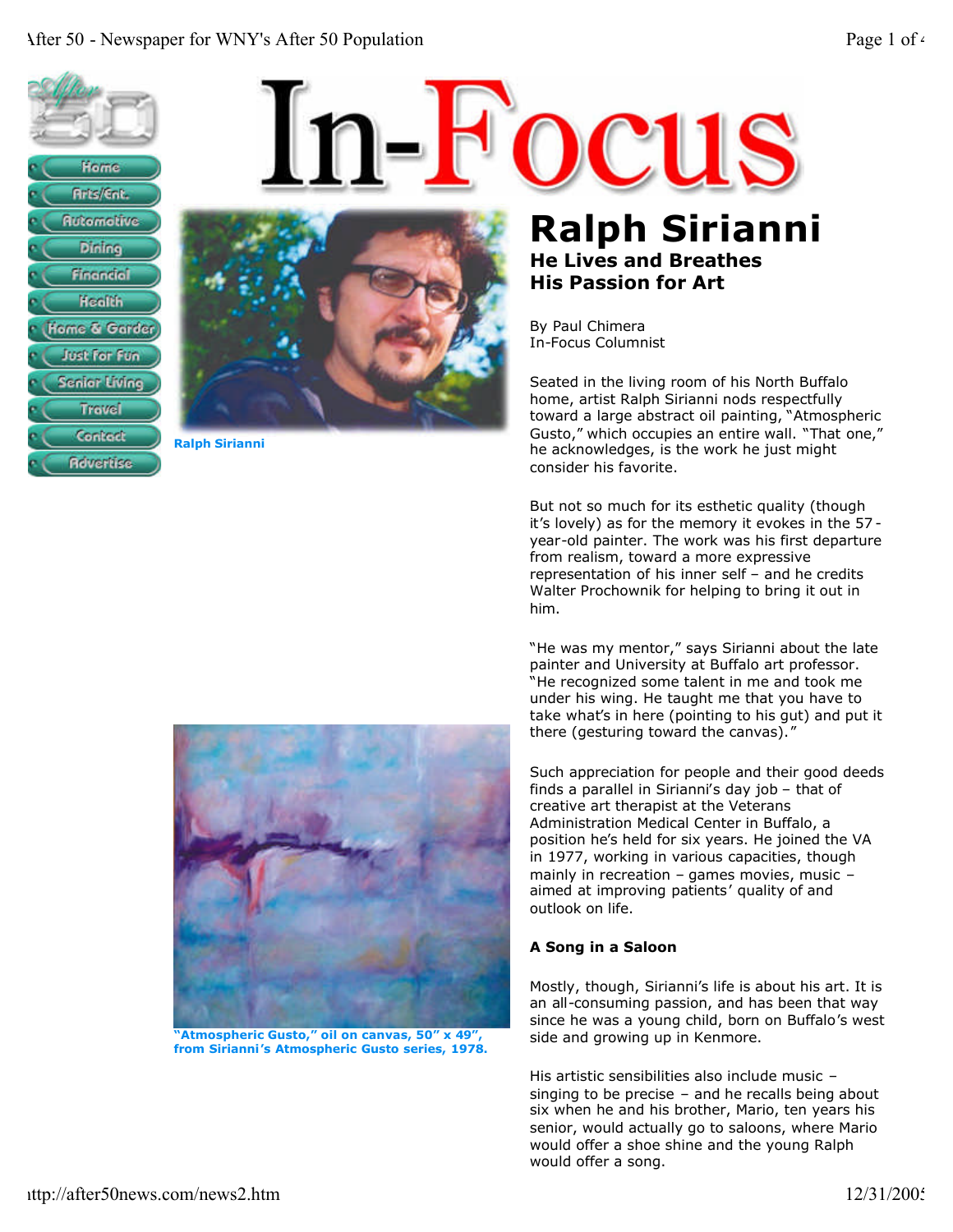

**"Jimmy Hendrix," Ralph Sirianni**

Their earnings went to their mother, an early gesture of the selflessness that drives much of what artist Sirianni is about today. In talking about his work as a creative art therapist at the hospital, he notes how he'll sometimes break out into a Sinatra tune during Karaoke sessions. "I handle it like a nightclub," he says, "and before you know it someone is tapping his foot and an hour later they're all singing. You have to get them fired up. They've often closed themselves in; you want to break them out of their shell."

Sirianni breaks out of his shell armed with a paintbrush and an unquenchable thirst for artistic expression. "I'm literally living and breathing art. It's my true love," he declares, with the confidence of a man who knows exactly where he's supposed to be.

That's apparent, no matter in what genre he's currently focused, and his oeuvre is eclectic. Having done a 1968-1972 tour of duty in the U.S. Marine Corps, including assignment Vietnam, some of his best and most well known works reflect that life-changing chapter in his life.

Several of his war-inspired pictures – including the haunting "Crucifixion/Nam, " appear, together with his well-crafted explanatory text in the book, *The National Vietnam Veterans Art Museum (Chicago) – Vietnam: Reflexes and Reflections* (edited by Diana Murphy; Harry N. Abrams, 1998).

Sirianni's "Buffalo Soldier" – one of some160 life size Buffalo figures herded about the region – presently sits in the V.A. Medical Center's auditorium, but enjoys outside display during nicer weather. It features a WWI army helmet, a star-spangled shield painted on its side, and the image of a U.S. Marine painted on one of the bison's eyeballs.

## **Suffering for Your Art**

Sirianni's granite sculpture, "Water Run" – depicting a kneeling soldier reaching for a water canteen – is a permanent fixture at the Vietnam Veterans Memorial Park in Sprague Brook, New York. If sometimes an artist suffers for his art, Sirianni is literal living proof: he sustained a hand fracture while whittling down the original 7,000 pound slab of granite.

A trenchant "Colosseum Series" – inspired by the artist's trip to Italy and daylong, painstaking explorations of the ancient stadium – is consistent with earlier influences in his life. At age 15, he was into boxing, judo, and the martial arts. "I learned to appreciate the fighting arts," Sirianni explains. "I enjoyed the discipline of it."

At the Coliseum in Rome, he remembers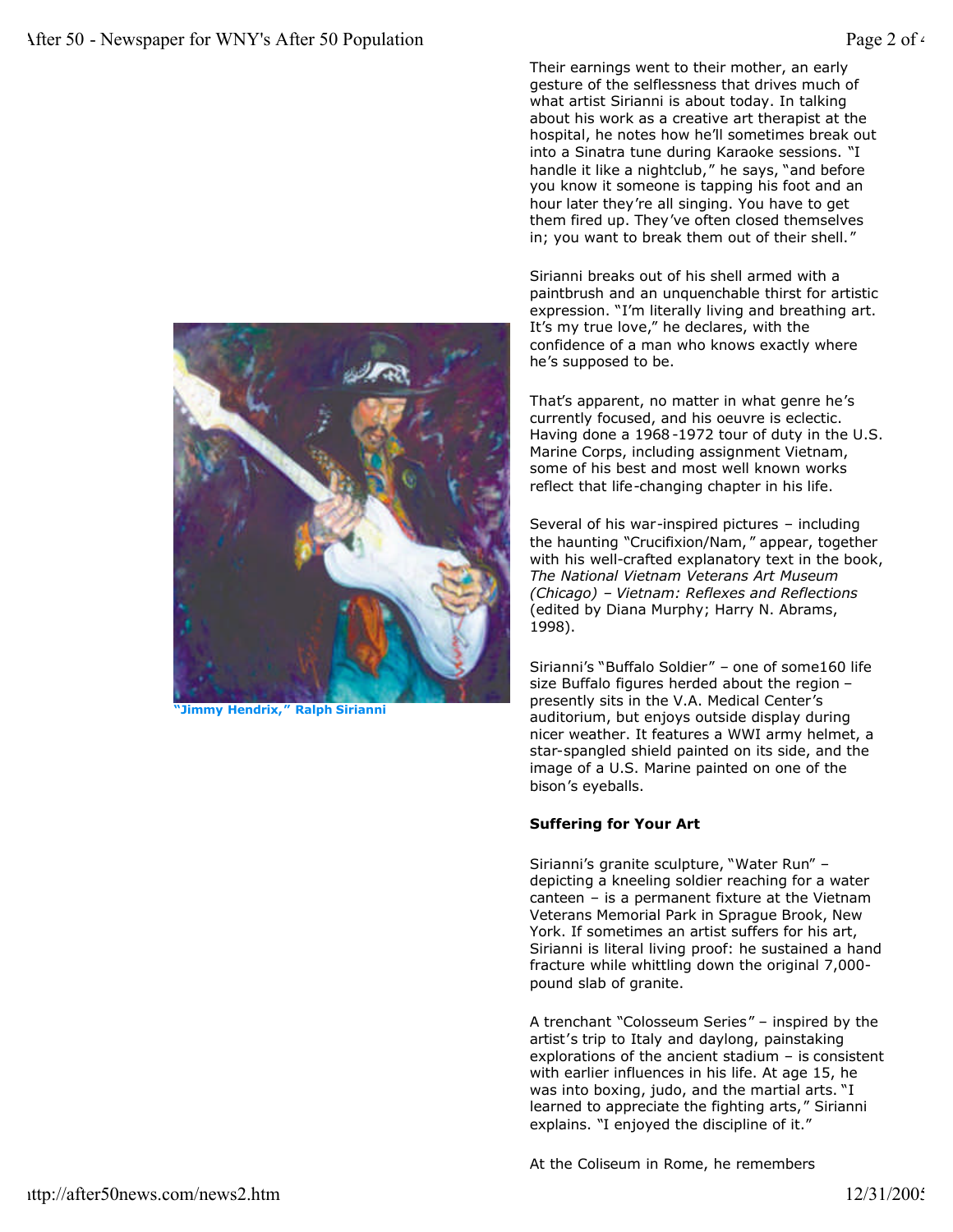imagining the sounds of the chariot wheels, the smells of the foods. "I could hear the roars coming from inside – the sound of armor on armor." He has long been seduced by the notion of gladiators.

One of his mixed-media pictures, "A Contest," features two gladiators in a dramatic death grip, one clearly victorious, the other falling limply in a his descent to death.

Sirianni's art is often poignantly expressive, shining a light on those things that move him. Whether it's the tragic futility of war, the spectacle of gladiators fighting to the death, or musical subjects such as guitarist Jimi Hendrix, about whom Sirianni is so passionate he has an image of the rock legend tattooed on his chest, near his heart.

But his art also depicts less turbulent or iconic dimensions of the human condition. An exhibition of his "Peaceful World" series of oil and pastel paintings concluded at the end of December at the Virginia Weiss Gallery (Empire State College, 617 Main Street, 3rd floor), inspired by scenes of his backyard, which he enjoys daily from his studio. "It's the space I find peace in," he says.

## **He's Put Some Behind Bars**

For Sirianni, who in 2004 received the Mayor's Award for art that serves the city of Buffalo, living and breathing art also means employing his talents in unexpected ways. He offers his draftsmanship, pro bono, to help the Buffalo Detective Bureau nab sex offenders, sketching victims' recollections of assailants' descriptions. "I've helped put some of them behind bars," says Sirianni, who also helps in homicide and robbery cases.

Similarly, he accepted the special challenge of doing courtroom sketches, cutting his teeth in the art form on the internationally covered James Kopp case – the man found guilty of murdering Amherst physician Dr. Bernard Slepian. And he sketched inside the courtroom during the equally infamous Lackawanna Six trial, garnering requests from CNN and journalists as far away as Greenland to shoot his drawings for on-air or print presentation.

Last year, he made Buffalo history when he was the first artist to mount a local exhibition of 31 courtroom drawings at the Virginia Weiss Gallery.

Luckily Sirianni is skilled in capturing a likeness quickly, a talent he puts to use regularly, teaching caricature drawing in studio art classes for the Kenmore-Town of Tonawanda continuing education program.